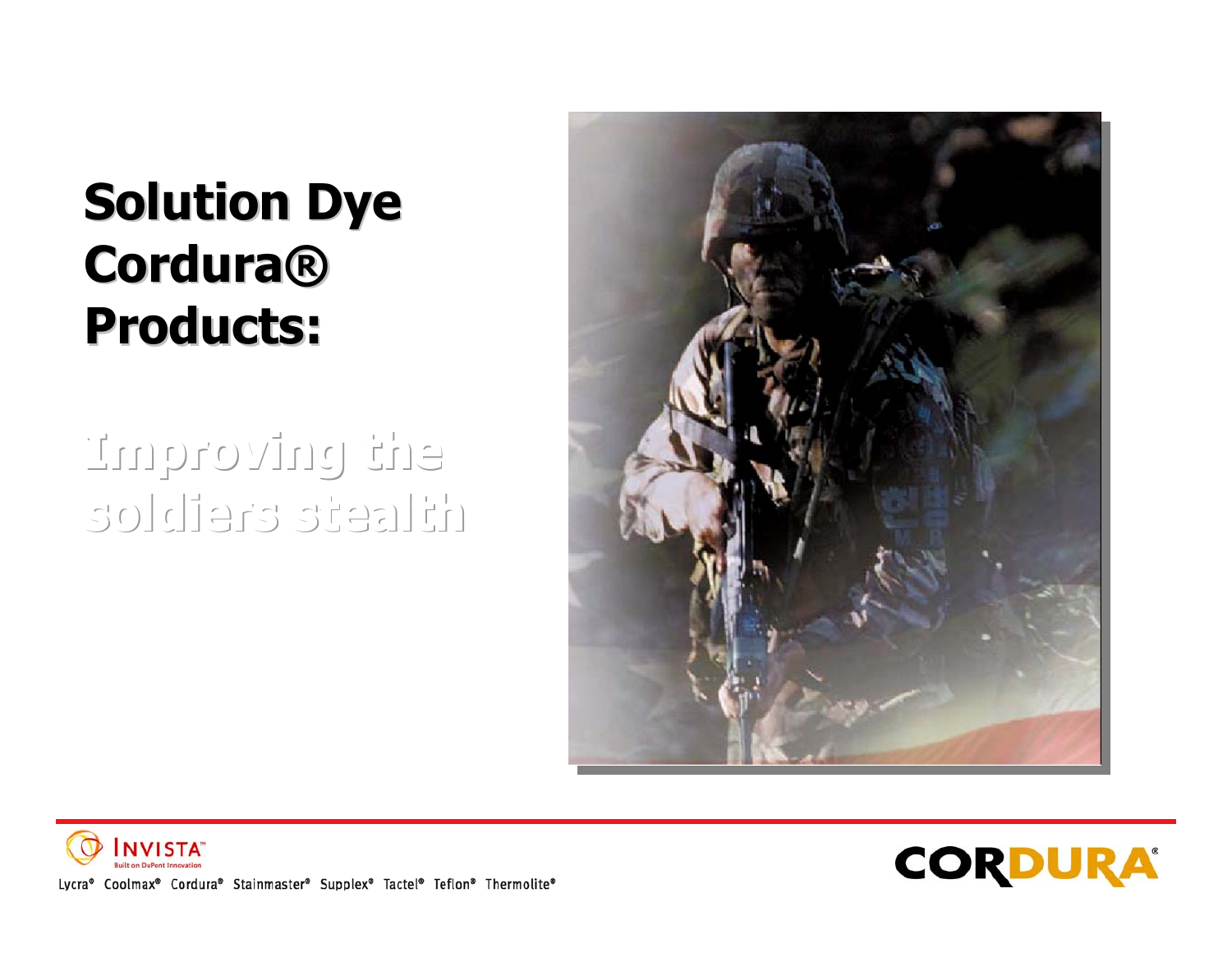# **UV-VIS-NIR and Optical Enhancement**

• **Image enhancement** - This works by collecting the tiny amounts of light, including the lower portion of the infrared light spectrum, that are present but may be imperceptible to our eyes, and amplifying it to the point that we can easily observe the image.



• **Near-infrared** (near-IR) - Closest to visible light, near-IR has wavelengths that range from 0.7 to 1.3 **microns**, or 700 billionths to 1,300 billionths of a meter.



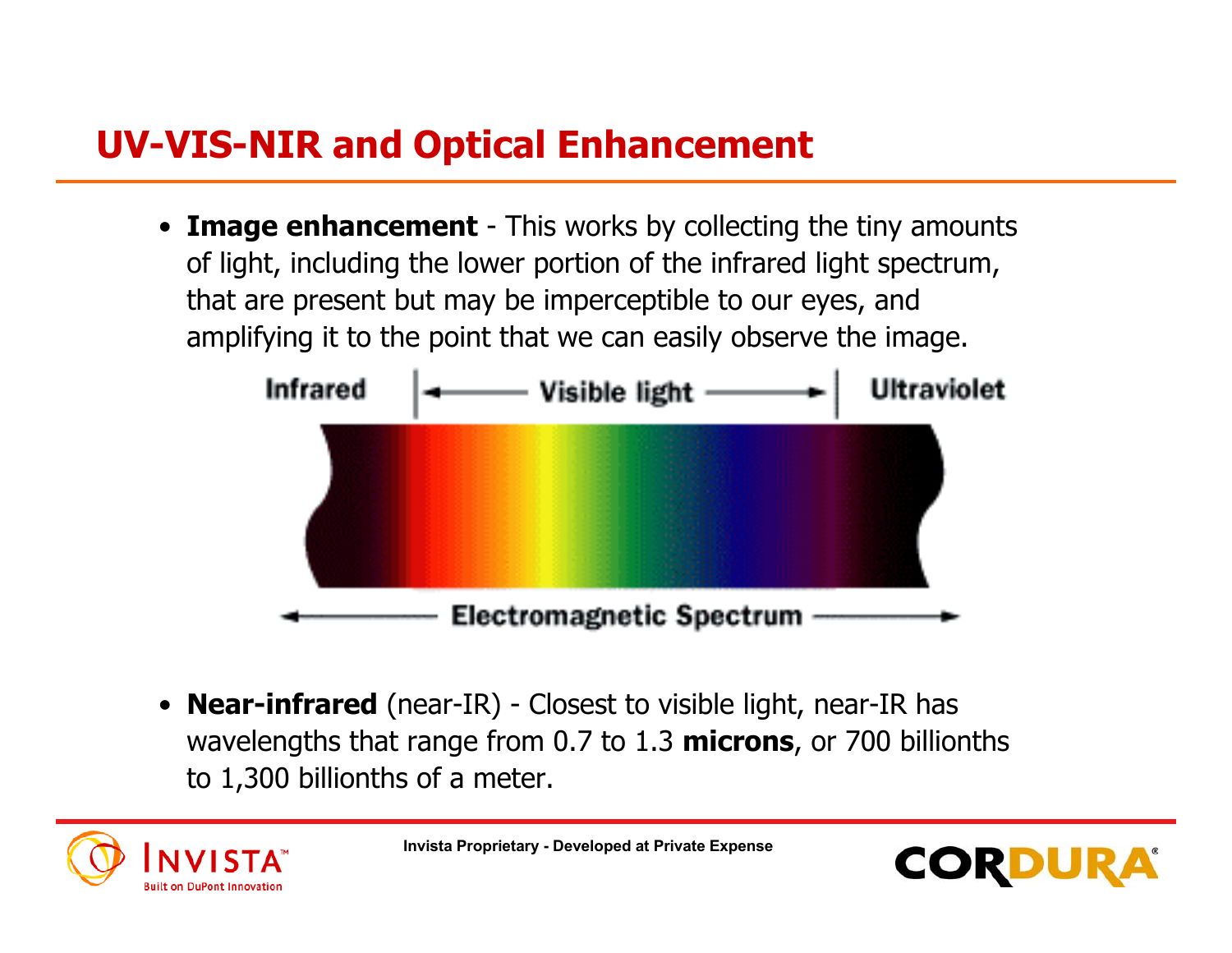# **How Night Vision scopes work**

- Night Vision scopes and binoculars "amplify" existing light, allowing you to see in conditions otherwise too dark forthe naked eye.
- Available light (photons) is collected by the objective lens and focused on the functional heart of the device, the image intensifier.
- • Inside the intensifier, a photocathode is "excited" by the light and converts the photon energy into electrons. These electrons accelerate across anelectrostatic field inside the intensifierand strike a phosphor screen (like a green monochrome TV screen) which emits an image that you can see.
- • It is the acceleration of electrons whichprovides gain and enhances the image.





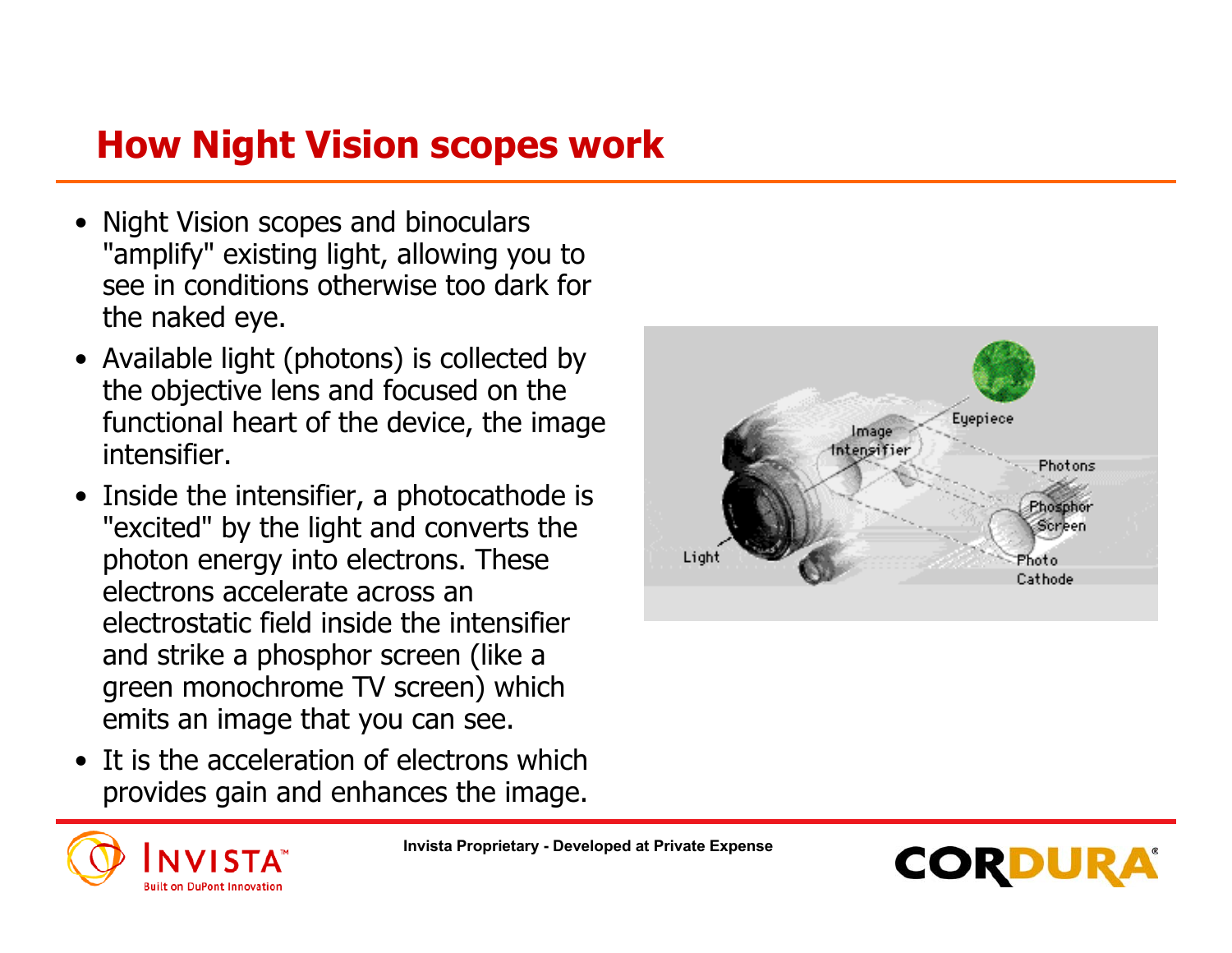# **Three Generations of Night Vision Goggles**

- Generation 1 Developed in 60s only works under full moon. Considered obsolete.
- • Generation 2 - Can work under partial moonlight. Has poor signal to noise ratio.
- • Generation 3 - Gallium Arsenide (GaAs) photocathode sensitive to light beyond 800 nm, considered to be the critical near-infrared region where the night sky illuminance levels are the greatest







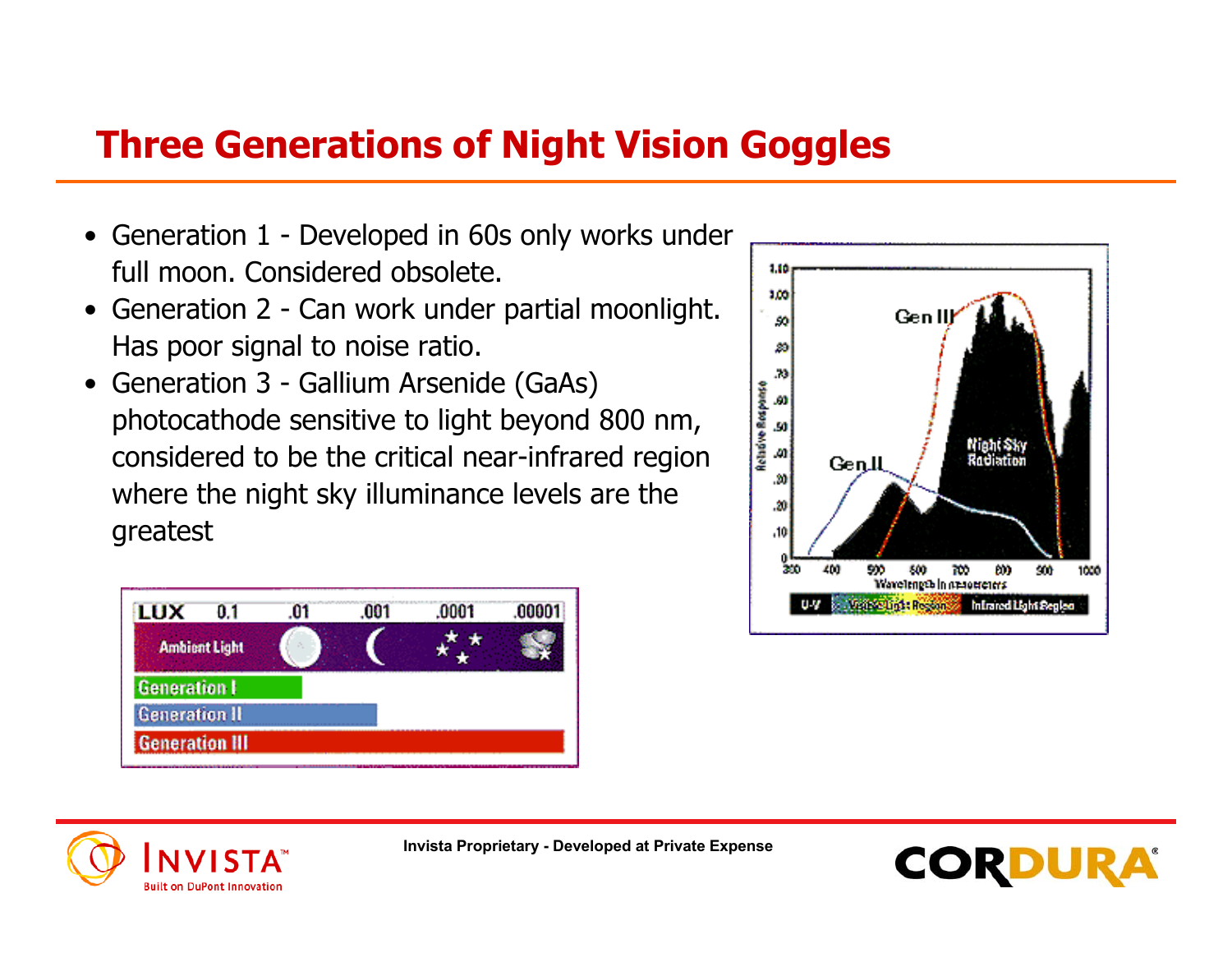# **What our surroundings look like in the NIR region**





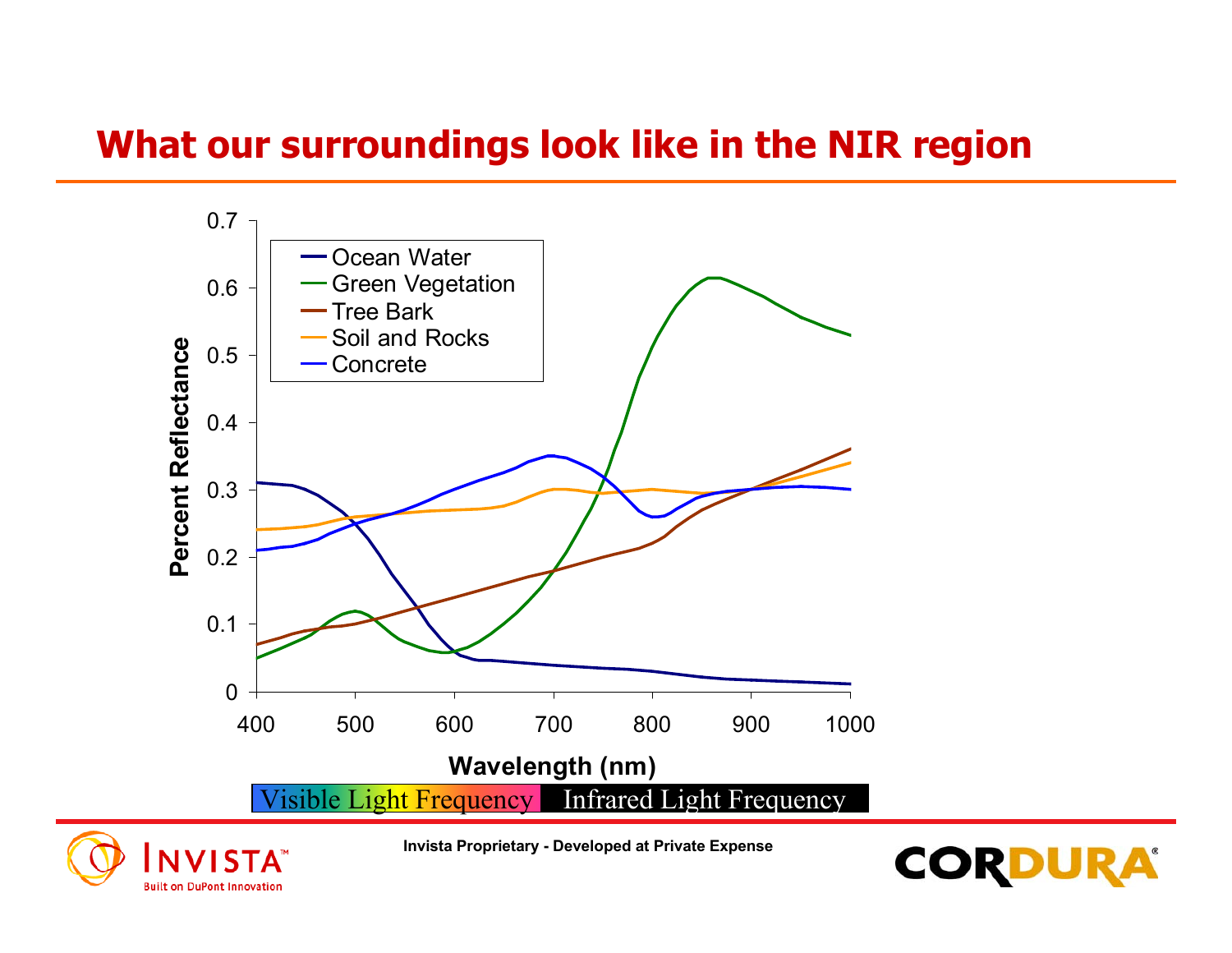#### **How far can I see a six foot man on grass without protection?**

|         |                      | <b>Full Moon Half Moon</b> | <b>Quarter Moon Starlight Overcast</b> |                                           |            |
|---------|----------------------|----------------------------|----------------------------------------|-------------------------------------------|------------|
| Gen III | 890 yards            | $ 890 \rangle$ yards       | $ 850 \rangle$ yards                   | 580 yards $ 220$ yards                    |            |
| Gen II  | 690 yards            | 690 yards                  | $ 650 \rangle$ yards                   | $ 430 \rangle$ yards $ 160 \rangle$ yards |            |
| Human   | $ 250 \rangle$ vards | $150$ yards                | 50 yards                               | <b>INM</b>                                | <b>INM</b> |



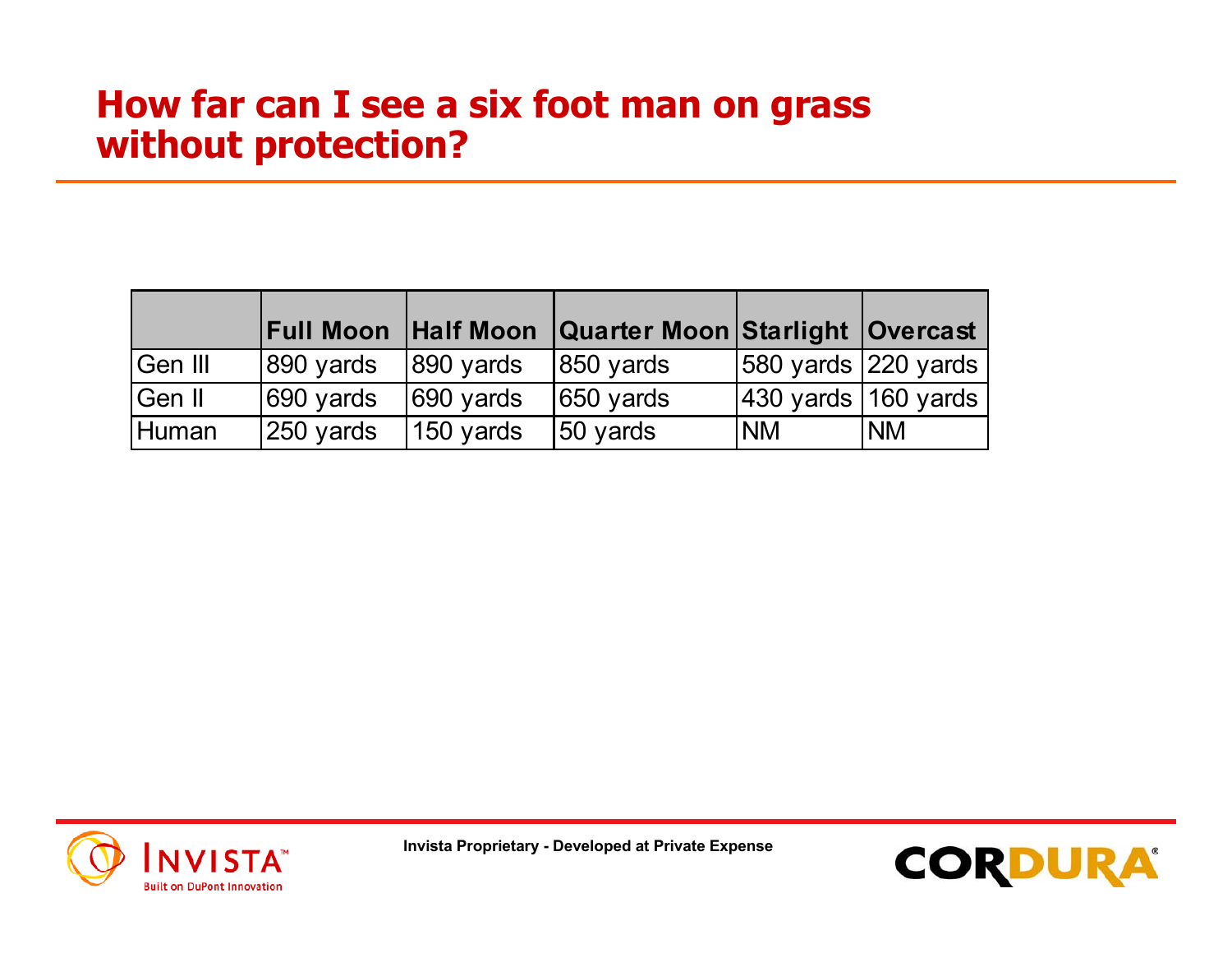# **Solution: How to stay unseen**

- An enhanced polymer technology has been developed that is tailored to meet the near-infrared environment.The polymer fiber uses micron size particles that aborb the wavelengths in the same manner as itsurroundings.
- This new and innovated polymer is engineered to work in fibers in daylight and night. **500X magnification**





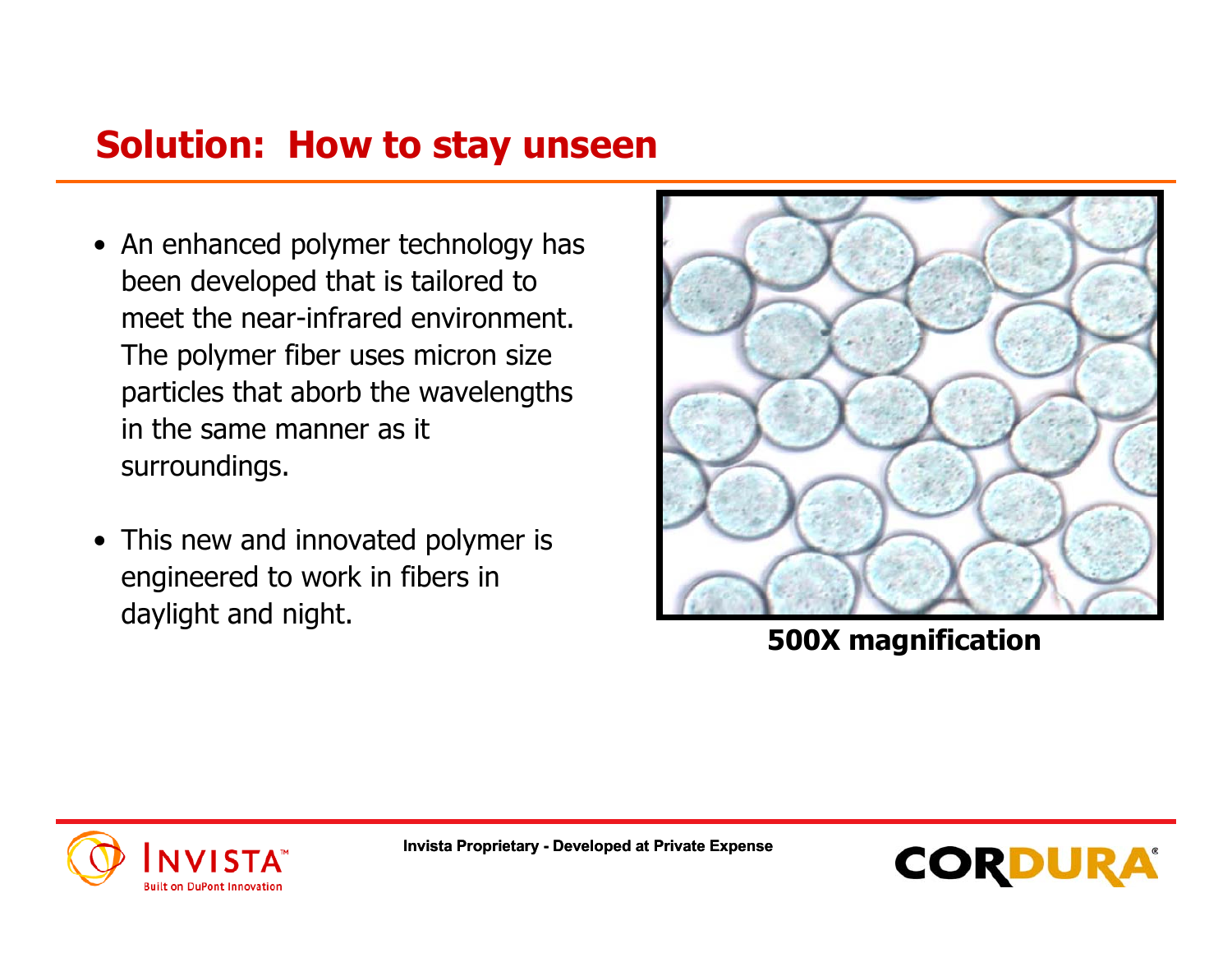### **NIR Performance -** Current US Army Printed 3-Day Desert Camouflage Fabric using standard nylon fibers



\*Current specification from CO/PD 00-02A

**Built on DuPont Innovation** 

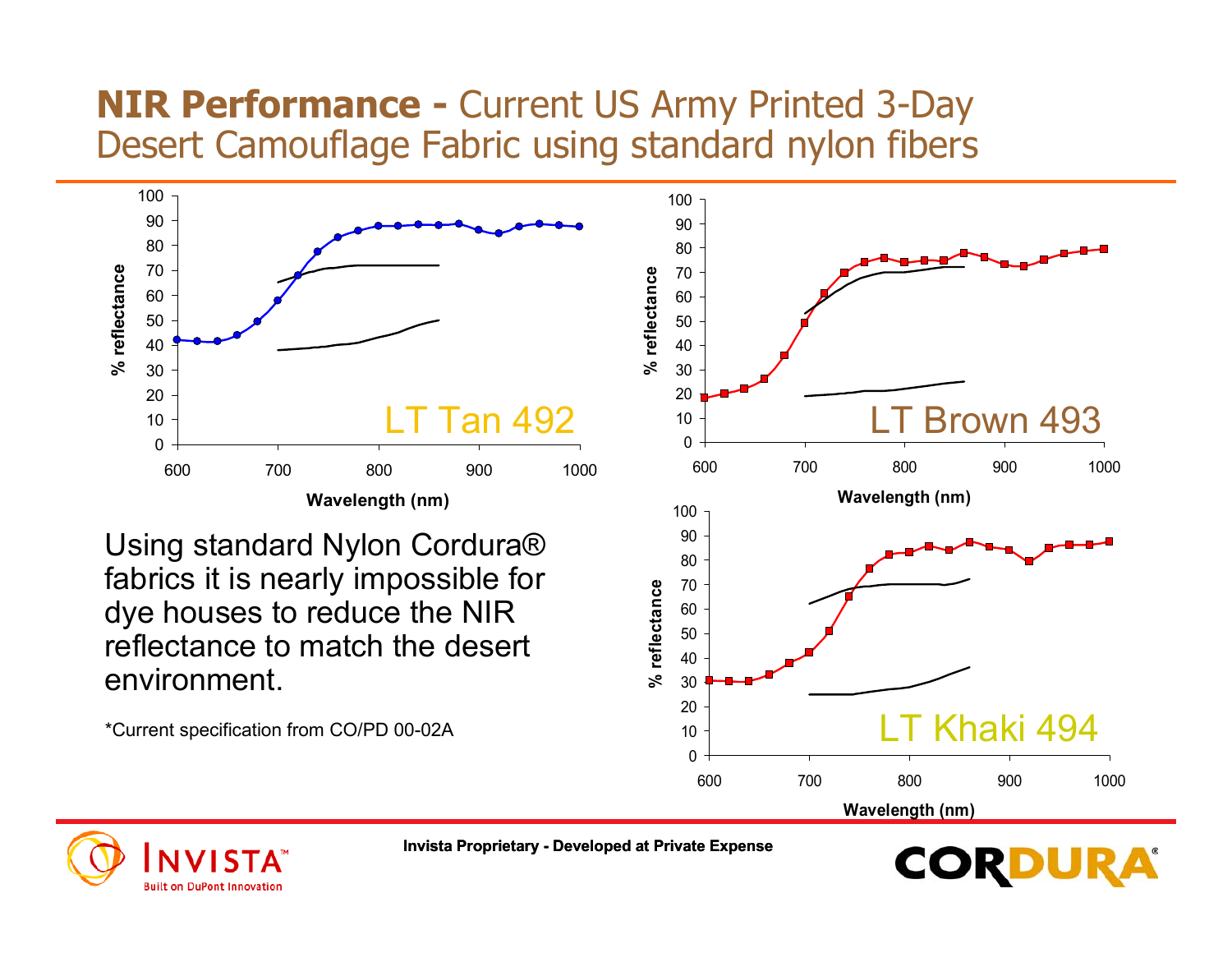### **NIR Performance -** New US Army Printed 3-Day Desert Camouflage Fabric using Enhanced Polymer Technology



reflectance to match the desertenvironment.

 $\Omega$ 102030

**Wavelength**

500 600 700 800 900 1000



LT Khaki 494

\*Current specification from CO/PD 00-02A

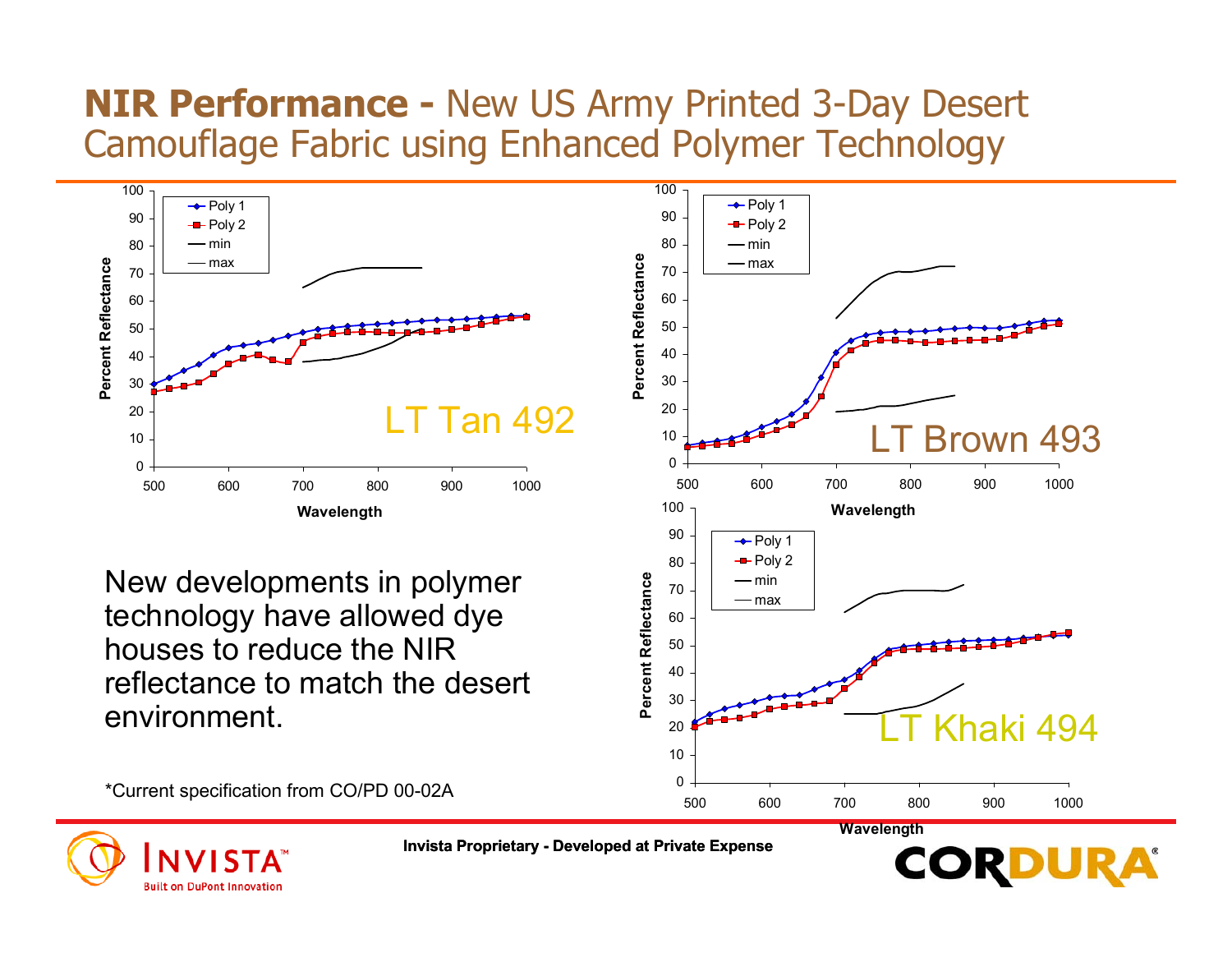# **Camo Green 483 NIR Curve**

In both the Fabricand Webbing form Solution Dye Cordura® Green 483 meets IR specified by the U.S. Military

Specified U.S. Army WoodlandInterceptor and Equipment Belt
<sup>10</sup>



**CORD** 

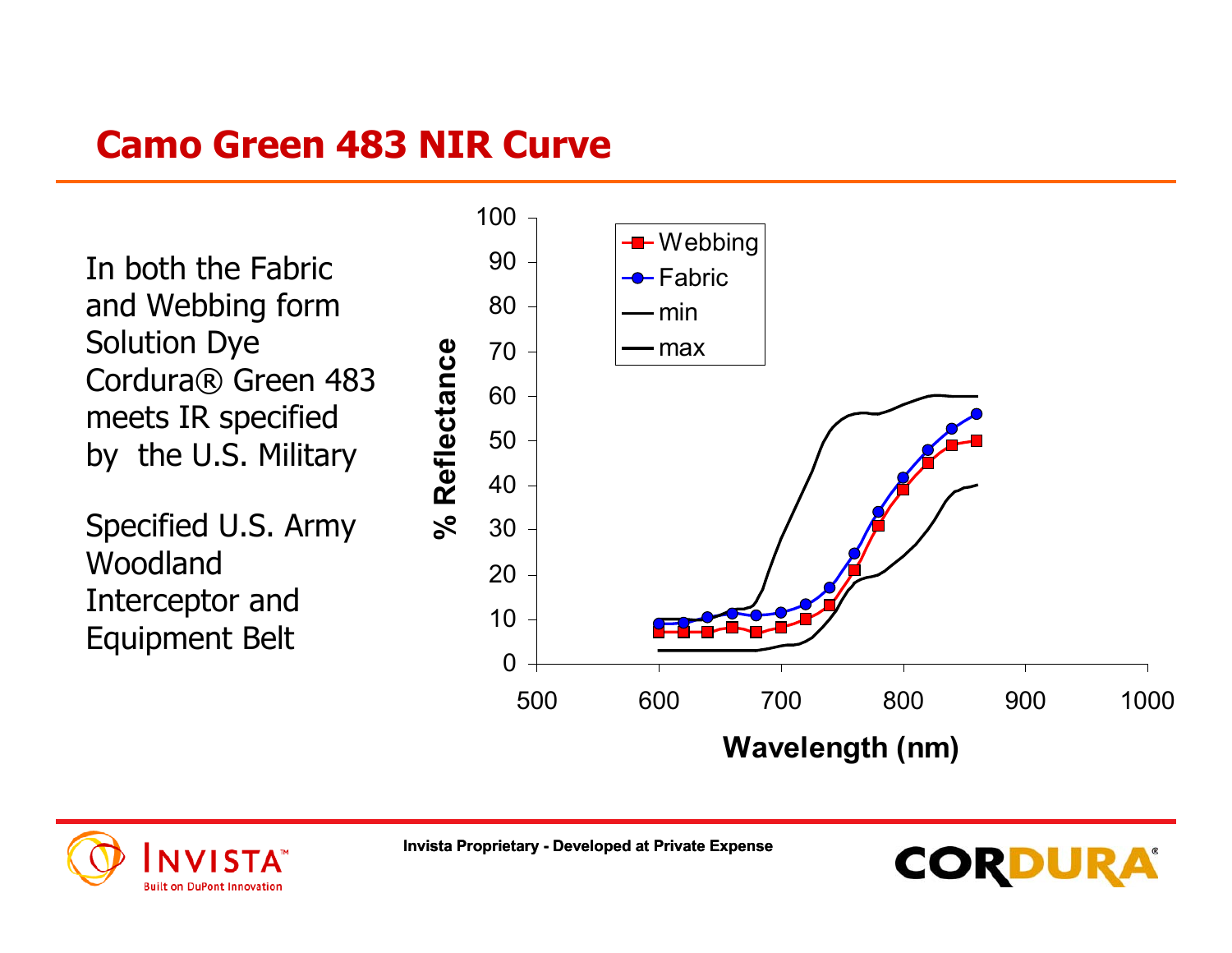# **U.S. Marine Corps. Coyote 498**

In both the Fabricand Webbing form Solution Dye Cordura® Coyote meets IR specified by the U.S. Military

Specified by U.S. Marine Corps in Interceptor Vest and Webbing for ILBE.



CORDU

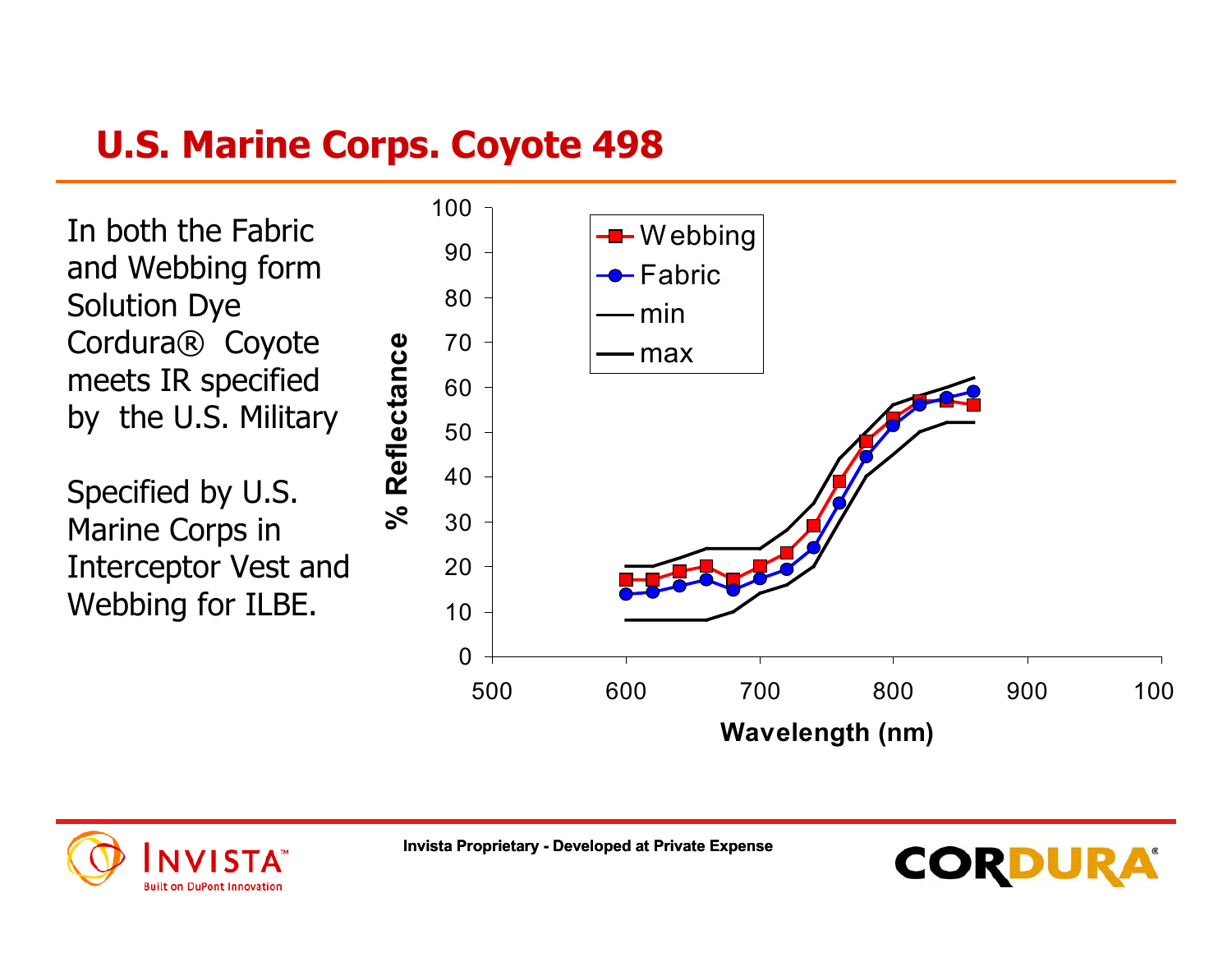# **Black**





**Invista Proprietary - Developed at Private Expense**

**CORDUR**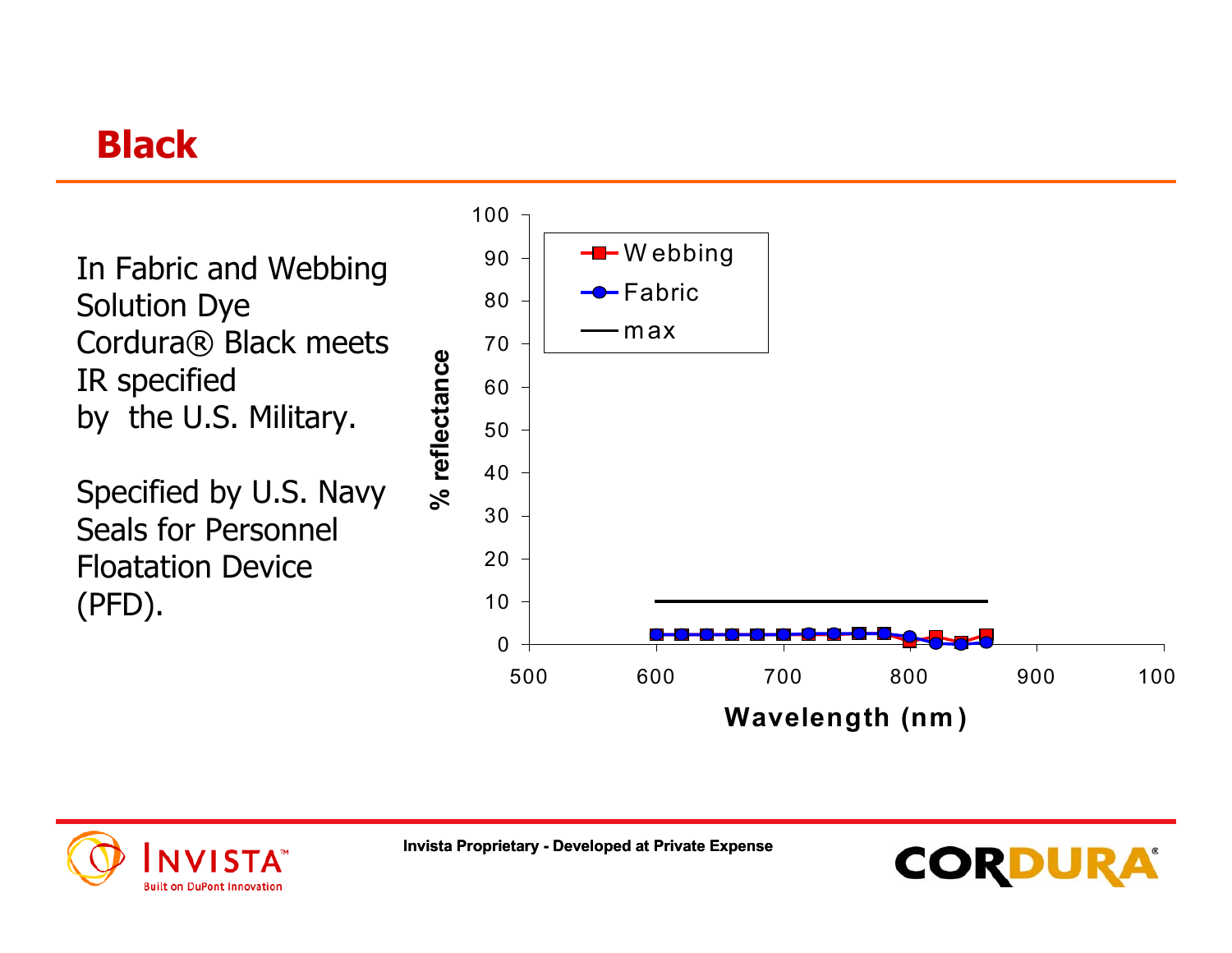# **Marine Corp ILBE Assault Pack**

Cordura® 725d MARPAT Fabric / Coyote Webbing / ITW-GhillieTEX™ Buckle



**Visible Illumination against Snow Background**

#### **Gen-II NIR Illumination against Snow Background**